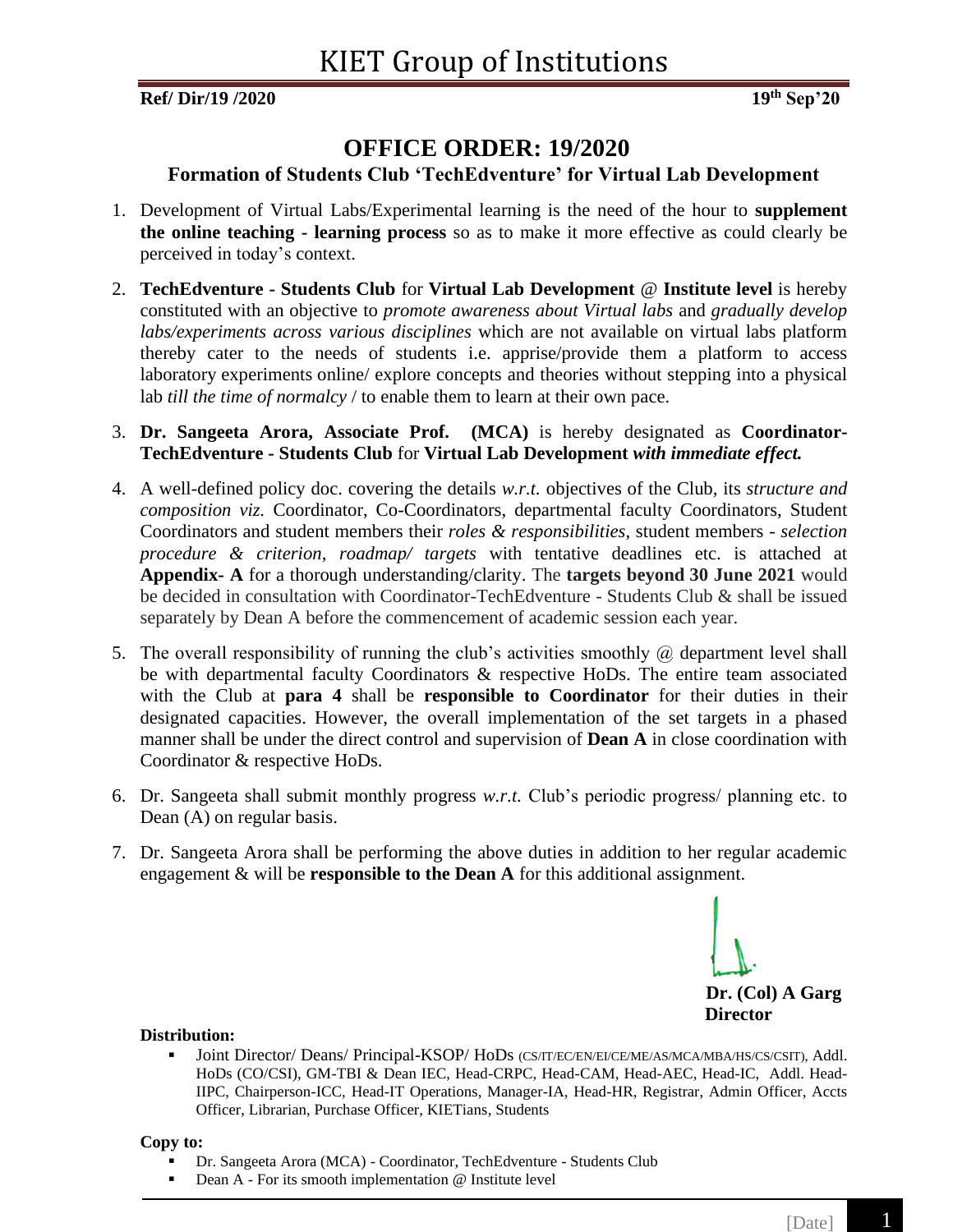# **Appendix-A**

### **TechEdventure - Students Club for Virtual Lab Development**

**INTRODUCTION:** Experimental learning has played significant role in the education. Through experiment, student can apply their theoretical and conceptual knowledge. By learning through practical, students will have knowledge for life long. If student will apply their subject knowledge in experiment, then they will be skilled and help to get their job in easy way.

With the collaboration of National level institutes like IITs, NITs, IIITs, **Virtual Labs** are launched in February 2012 by MHRD under National Mission on Education through Information and Communication Technology (NMEICT) with the following objectives:

- 1. To provide remote access to Labs in various disciplines of Science and Engineering. These Virtual Labs would cater to students at the undergraduate level, post graduate level as well as to research scholars.
- 2. To enthuse students to conduct experiments by arousing their curiosity. This would help them in learning basic and advanced concepts through remote experimentation.
- 3. To provide a complete Learning Management System around the Virtual Labs where the students can avail the various tools for learning, including additional web-resources, video-lectures, animated demonstrations, and self-evaluation.
- 4. To share costly equipment and resources, which are otherwise available to limited number of users due to constraints on time and geographical distances.

### **OBJECTIVES:**

The main objective of the **"TechEdventure"** Club is:

- To develop the labs  $\&$  / or experiments which are not available on Virtual Labs platform.
- Mapping of existing virtual labs as available on AKTU Lucknow website [https://aktu.ac.in/Virtual%20Lab.html.](https://aktu.ac.in/Virtual%20Lab.html)
- To organize activities for awareness of Virtual Labs.
- Encourage cross discipline lab experience
- Provide a channel between various department to make the development easier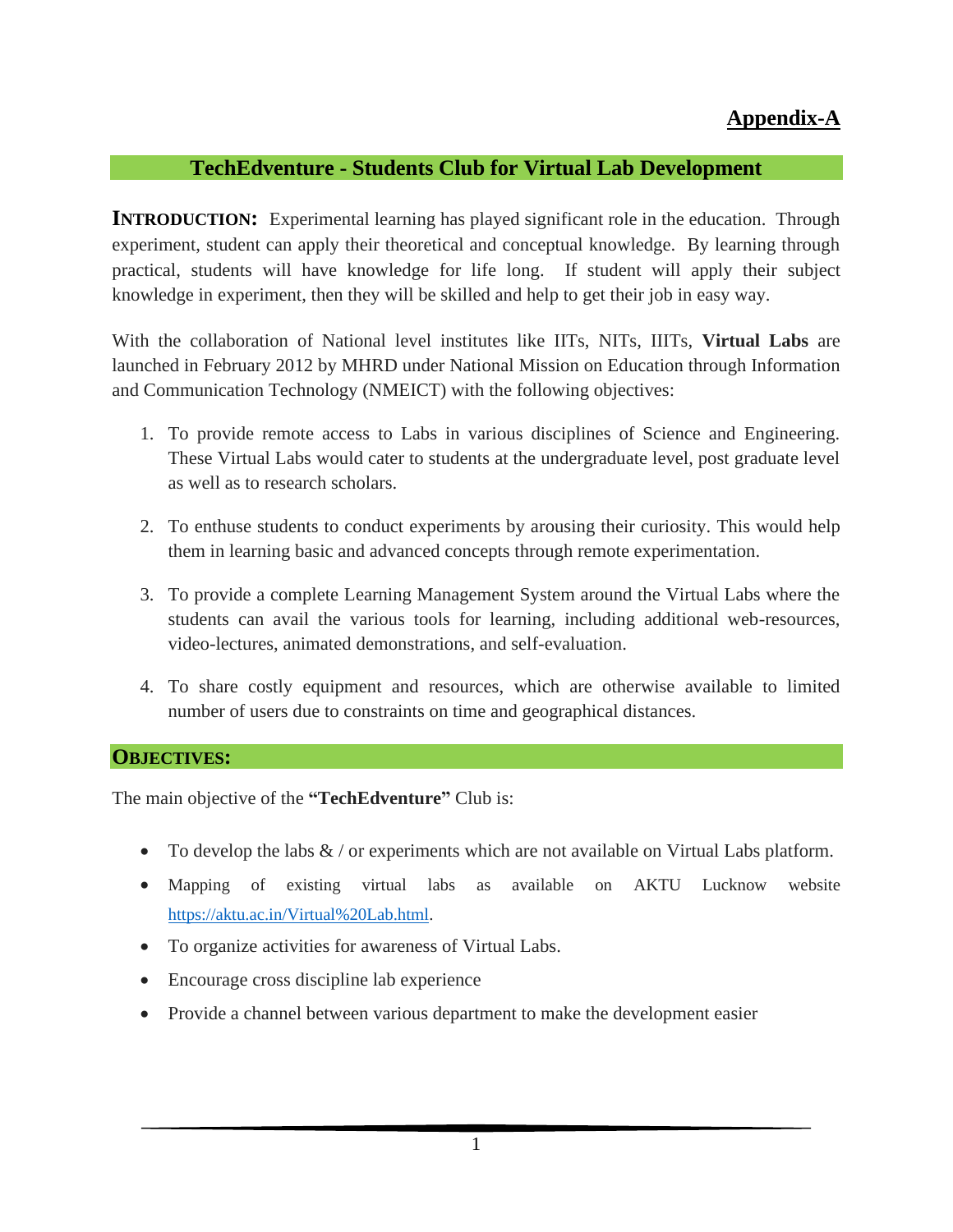#### **SCOPE:**

**Strengthening of Virtual Lab - learning by doing environment-** The club will be dedicated to supporting and development of the Virtual labs for various departments according to the AKTU scheme so that students should get 24x7 support. It will be only possible when all the departments come together and join their hands to work hard in this direction. Club will keep an eye on the development of the Virtual labs and provide a channel between the different departments so that with the help of each other, we will achieve success.

**Provide the opportunity of Various Platforms-** The club will also provide many advantages to the teacher. With virtual labs, teachers don't have to go to the lab at certain times and move from place to place to prepare the experiment. This saves plenty of effort and time- one of the most important goals of e-learning.

**Guidance & Support-** The club will be also providing guidance and support by connecting capable departments so that the faculty of various departments of our college will take the benefit, like if someone needs to develop the HTML code  $\&$  or working on JAVA, visual C C++, the club will provide a channel between the two, so that hazards will be minimized for both the students and faculties.

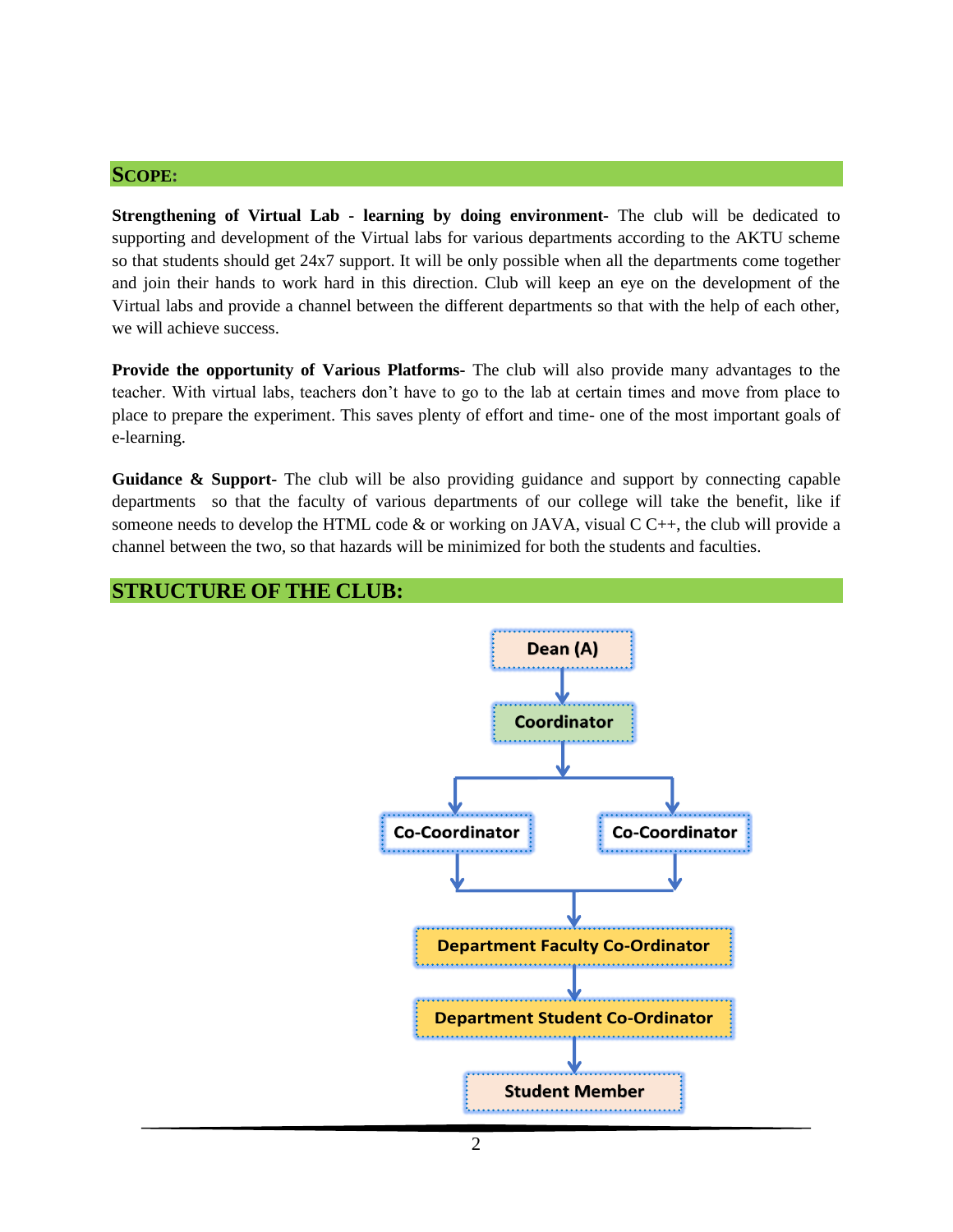| <b>TABLE: ORGANIZATION OF THE CLUB</b> |                                                                |                   |                 |  |
|----------------------------------------|----------------------------------------------------------------|-------------------|-----------------|--|
|                                        |                                                                |                   |                 |  |
| <b>Appointment</b>                     | <b>Name</b>                                                    | <b>Department</b> |                 |  |
| <b>Chair</b>                           | Dr. Anil Ahlawat                                               | Dean(A)           |                 |  |
| Coordinator                            | Dr. Sangeeta Arora                                             | <b>MCA</b>        |                 |  |
| <b>Co-Coordinator</b>                  | Dr. Abhishek Sharma                                            | <b>ECE</b>        |                 |  |
| <b>Co-Coordinator</b>                  | Dr. Ajeet Kumar Singh                                          | EN                |                 |  |
|                                        | Mr. Prashant Vashishtha                                        | <b>ME</b>         |                 |  |
|                                        | Ms. Vineeta Pal                                                | <b>CE</b>         |                 |  |
| <b>Faculty Coordinator</b>             | Mr. Nitesh Bhardwaj                                            | <b>CE</b>         |                 |  |
|                                        | Mr. Ashish Bajpai                                              | <b>CSE</b>        |                 |  |
|                                        | Ms. Sakshi                                                     | IT                |                 |  |
|                                        | Mr. Parth                                                      | <b>ECE</b>        | <b>III</b> Year |  |
|                                        | Mr. Aditya Shukla                                              | <b>ME</b>         | <b>III</b> Year |  |
| <b>Student Coordinator</b>             | Mr. Tushar Baranwal                                            | <b>CE</b>         | <b>III</b> Year |  |
|                                        | Mr. Aditya Srivastava                                          | EN                | <b>III</b> Year |  |
|                                        | Mr. Kartikeya Gupta                                            | <b>CSE</b>        | <b>III</b> Year |  |
|                                        | Mr. Vaibhav Ji Srivastava                                      | IT                | <b>III</b> Year |  |
| <b>Student Member*</b>                 | Student members will be selected through a selection criterion |                   |                 |  |
|                                        | $(*Approx. 15)$                                                |                   |                 |  |

## **ROLES/ RESPONSIBILITIES**

### **COORDINATOR:**

- Coordinate overall Club activities in the institute
- Initiation of Developments of labs & monitor the activity till the completion of the Virtual lab
- Collaborate and Communicate with IIT, Delhi for development activities to provide support our education system on country level
- Organization of awareness programs for Virtual Labs so that faculty and students take maximum benefits of the Virtual lab
- Compile all activities related to Virtual Labs
- Monitoring overall club activities.

### **CO-COORDINATOR:**

- To promote usage of Virtual Labs in Institute
- Planning for development of Virtual Labs at the Institute level
- Coordination and associate with faculties and students for the development of Labs
- Track & monitor the progress and growthEffective management of student team for an active participation in the development of virtual lab at college level.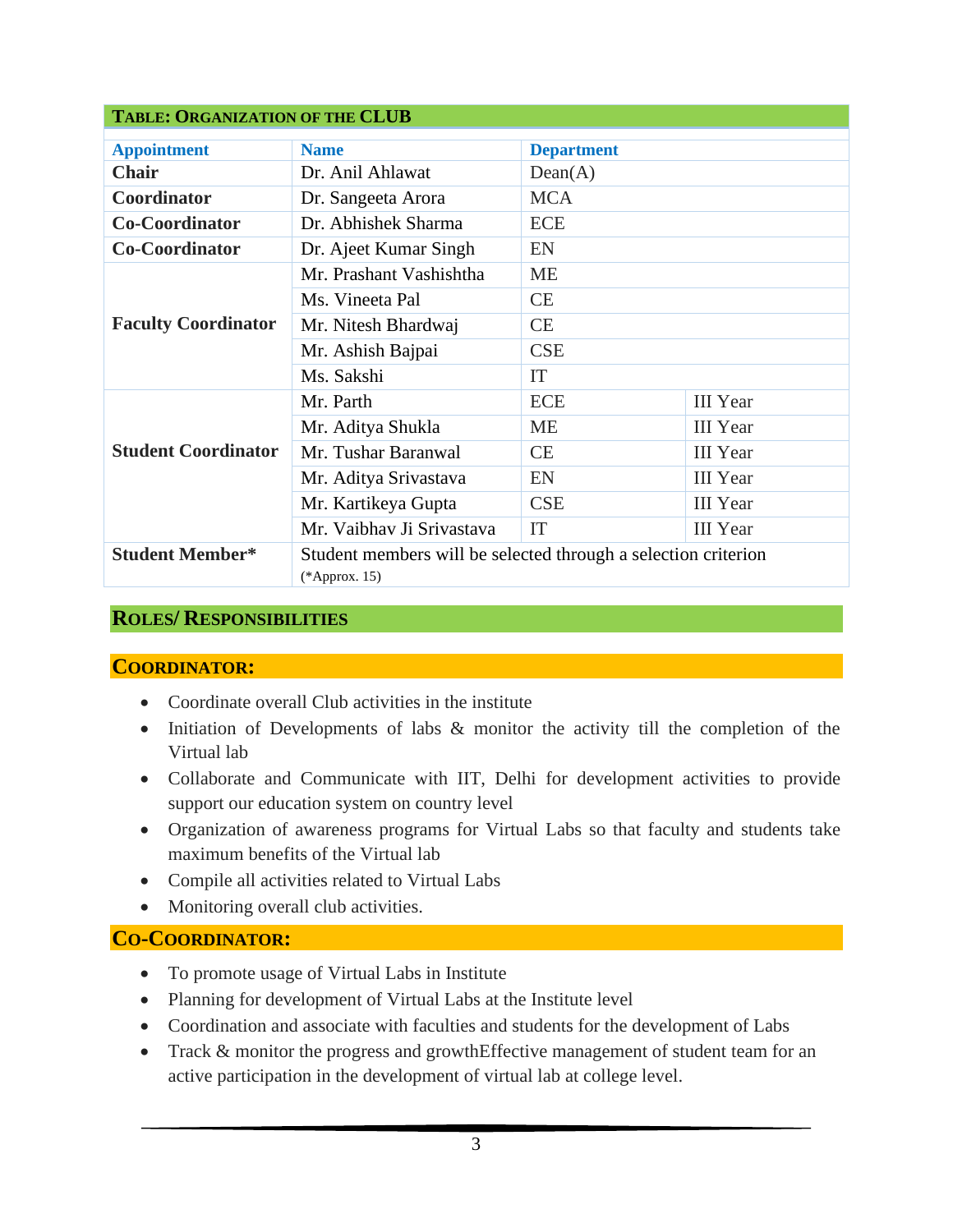## **DEPARTMENT FACULTY COORDINATOR:**

- Identify the subject expert for the development
- Communicate with TechEdventure coordinator for various activity of virtual lab development of the respective department
- Provide the weekly report of the development of Virtual Lab at department level.
- Organize the activities of Virtual Labs at department level (1 in each semester).
- Promote the usage of Virtual Labs at departmental level.
- Motivate students for development at department level.

### **STUDENT COORDINATOR:**

- The student should be enthusiastic to work in a team and follow the rules and guidelines of the Club.
- Help faculty Coordinators to organize the activities.
- Follow all the deadlines as per the requirement.
- Responsible for the communication between tech support (Student/ Faculty) and student team member.

### **STUDENT MEMBER:**

- Responsible for the development of Virtual Labs.
- Prepare and submit the progress report to Student /Faculty Coordinator on weekly basis.

### **STUDENT MEMBER SELECTION PROCEDURE:**

• New Candidates Screening should be followed by below rounds:

Round 1: Coding/ Programming in HTML, CSS and JavaScript Round 2: Aptitude & reasoning test Round 3: Algorithms development test Round 4: Personal interview

• **The students already participated in e-BOOTATHON will be directly selected**.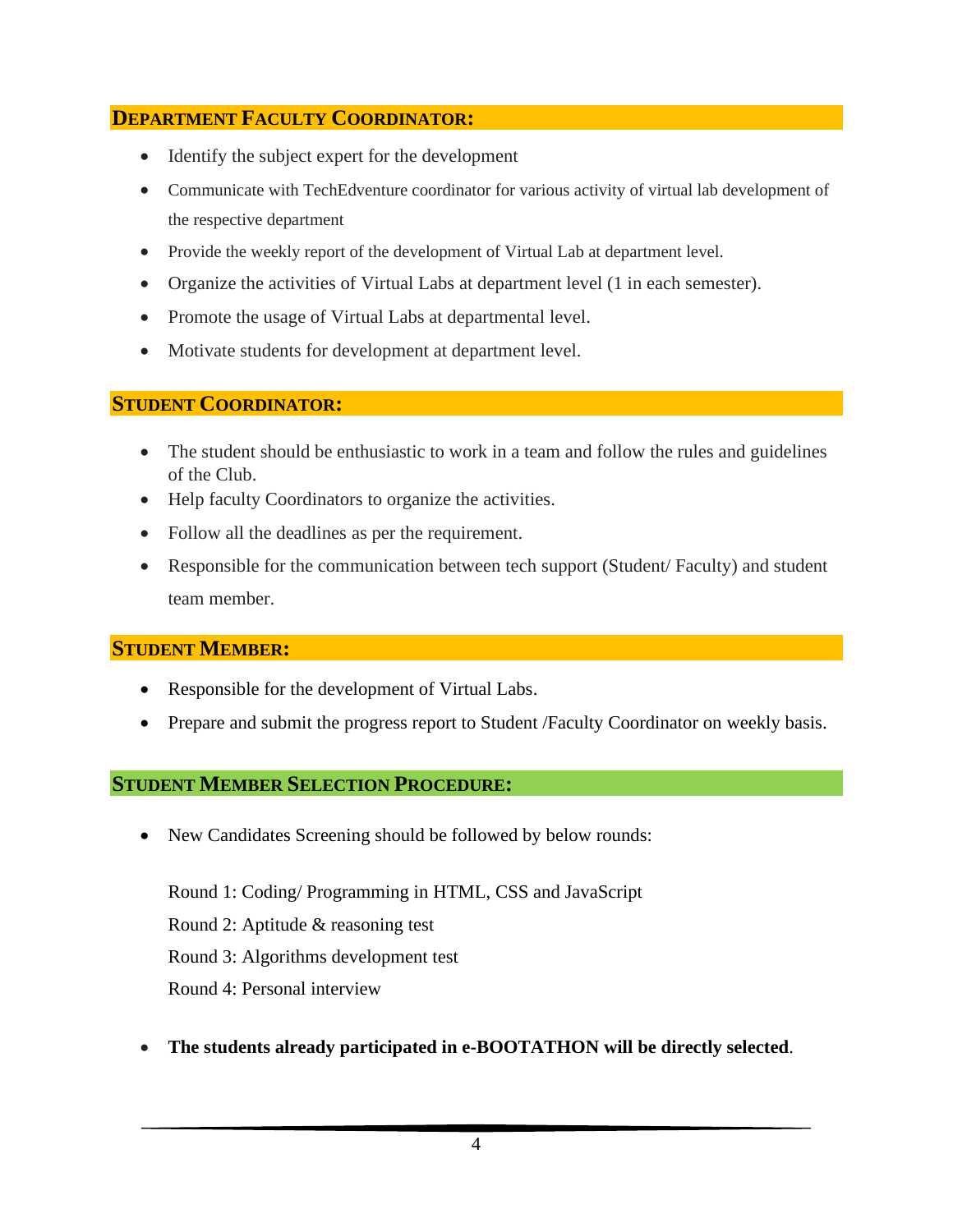# **STUDENT MEMBER SELECTION CRITERIA:**

- 1. The student should be enthusiastic to work in a team and follow the rules and guidelines of the committee heads.
- 2. The student must have knowledge of website development and maintenance.
- 3. The student must have the knowledge of the computer server basics.
- 4. The student must be committed to finishing the assigned task by the committee in the given timeline.
- 5. The student should be regularly involved in the development of the virtual lab.
- 6. Hands-on experience in image/audio/video editing software.
- 7. Ability to work under pressure and meet deadlines.
- 8. Minimum 70% attendance is a must in the present academic year.
- 9. The student, from any department, must have the knowledge of specialized dedicated software used for the respective department.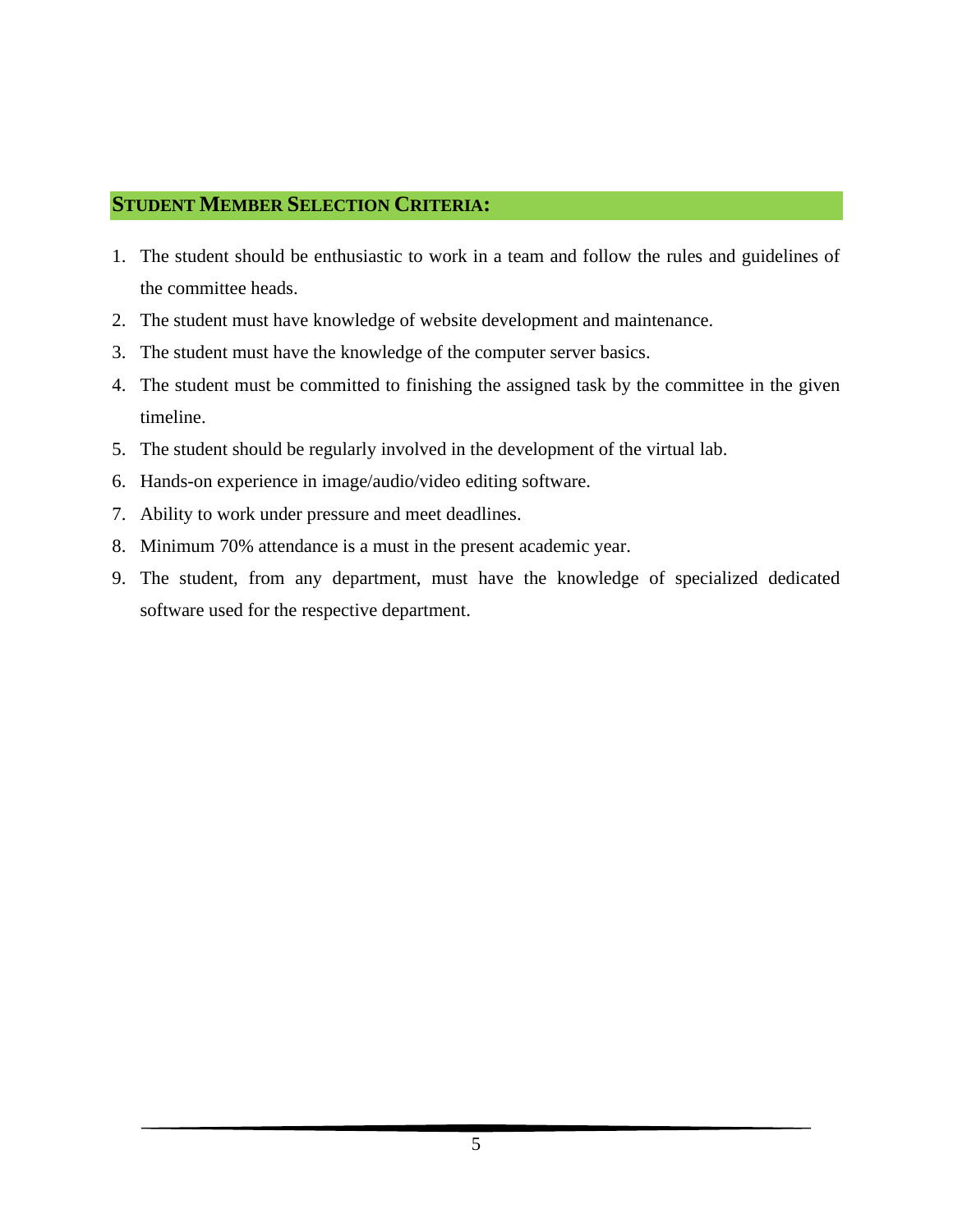# **Roadmap**

# **Target Set**

| S.No.          | <b>Branch/Course</b> | Number of<br><b>Experiments Under</b><br><b>Process</b> | Number of<br><b>Experiment to</b><br>be Developed | <b>Target Date</b> |
|----------------|----------------------|---------------------------------------------------------|---------------------------------------------------|--------------------|
| 1              | <b>ME</b>            | 3                                                       | 5                                                 | Dec 2020           |
| 2              | <b>ECE</b>           |                                                         | $\tau$                                            | Dec 2020           |
| 3              | EN                   | <b>NIL</b>                                              | 8                                                 | Dec 2020           |
| $\overline{4}$ | <b>CSE</b>           | <b>NIL</b>                                              | 8                                                 | June 2020          |
| 5              | IT                   | <b>NIL</b>                                              | 8                                                 | June 2020          |
| 6              | Civil Engineering    | <b>NIL</b>                                              | 8                                                 | <b>June 2020</b>   |
| $\tau$         | Pharmacy             |                                                         | $\tau$                                            | June 2020          |

# **Detail of Targets Under Process**

| S.              | <b>Branch</b> / | <b>Number of</b>        | <b>Subject</b>          | <b>Status</b>              |
|-----------------|-----------------|-------------------------|-------------------------|----------------------------|
| N <sub>o</sub>  | <b>Course</b>   | <b>Experiments</b>      |                         |                            |
|                 | <b>ME</b>       |                         | HMT Lab (RME552)        | Developed in e-Bootathon03 |
| 2<br>Pharmacy   |                 |                         | Human Anatomy and       | Under Development in       |
|                 |                 | Physiology Lab (BP107P) | e-Bootathon04           |                            |
| <b>ECE</b><br>3 |                 |                         | Communication Engg, Lab | Under Development in       |
|                 |                 |                         | (KEC451)                | e-Bootathon04              |
| <b>ME</b><br>4  |                 |                         | HMT Lab (RME552)        | Under Development in       |
|                 |                 |                         |                         | e-Bootathon04              |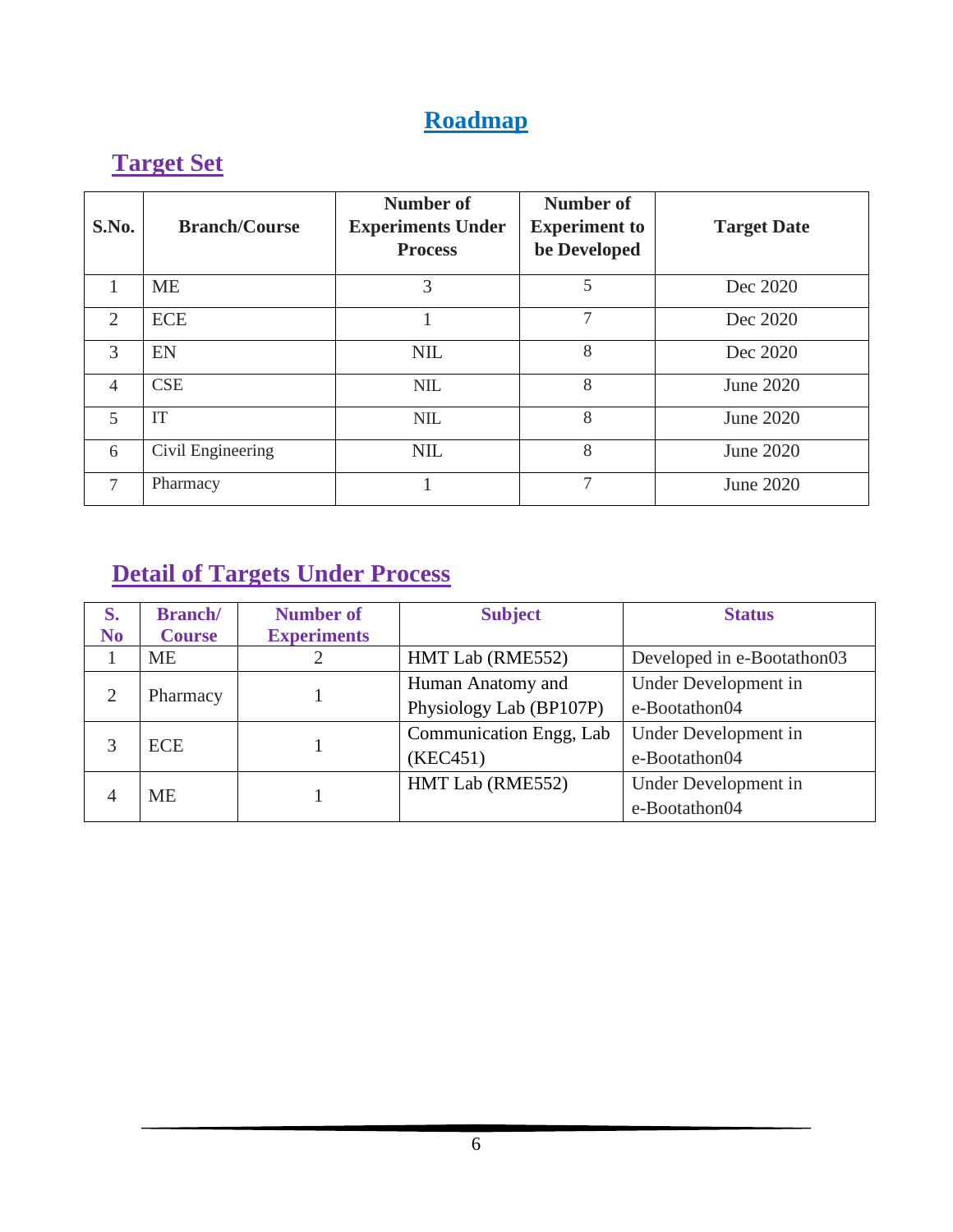# **Detail of Targets Achieved**

| S. No                   | <b>Branch</b> / | <b>Name of Experiments</b>        | <b>Subject</b>         | <b>Beta Hosted Link</b>               |
|-------------------------|-----------------|-----------------------------------|------------------------|---------------------------------------|
|                         | <b>Course</b>   |                                   |                        |                                       |
|                         |                 | Design and Analysis of Insertion  |                        | http://ebootathon.com/labs/beta/csit/ |
| 1                       |                 | Sort Algorithm                    |                        | DAA/exp1/                             |
|                         |                 | Design and Analysis of Quick Sort |                        | http://ebootathon.com/labs/beta/csit/ |
| $\overline{2}$          |                 | Algorithm                         |                        | DAA/exp2/                             |
|                         |                 | Design and Analysis of Counting   |                        | http://ebootathon.com/labs/beta/csit/ |
| $\overline{\mathbf{3}}$ |                 | Sort Algorithm                    |                        | DAA/exp3/                             |
|                         |                 | Design and Analysis of Improvised |                        | http://ebootathon.com/labs/beta/csit/ |
| 4                       | <b>MCA</b>      | <b>Bubble Sort Algorithm</b>      | <b>DAA</b><br>(RCA352) | DAA/exp4/                             |
| 5                       |                 | Design and Analysis of Improvised |                        | http://ebootathon.com/labs/beta/csit/ |
|                         |                 | <b>Bubble Sort Algorithm</b>      |                        | DAA/exp5/                             |
|                         |                 | Design and Analysis of Improvised |                        | http://ebootathon.com/labs/beta/csit/ |
| 6                       |                 | <b>Bubble Sort Algorithm</b>      |                        | DAA/exp6/                             |
|                         |                 | Design and Analysis of Merge Sort |                        | http://ebootathon.com/labs/beta/csit/ |
| 7                       |                 | Algorithm.                        |                        | DAA/exp7/                             |
|                         |                 | Design-and-Analysis-of-Radix-     |                        | http://ebootathon.com/labs/beta/csit/ |
| 8                       |                 | Sort-Algorithm                    |                        | DAA/exp8/                             |
| 9                       |                 | Design-and-Analysis-of-Binary-    |                        | http://ebootathon.com/labs/beta/csit/ |
|                         |                 | Search-Algorithm                  |                        | DAA/exp9/                             |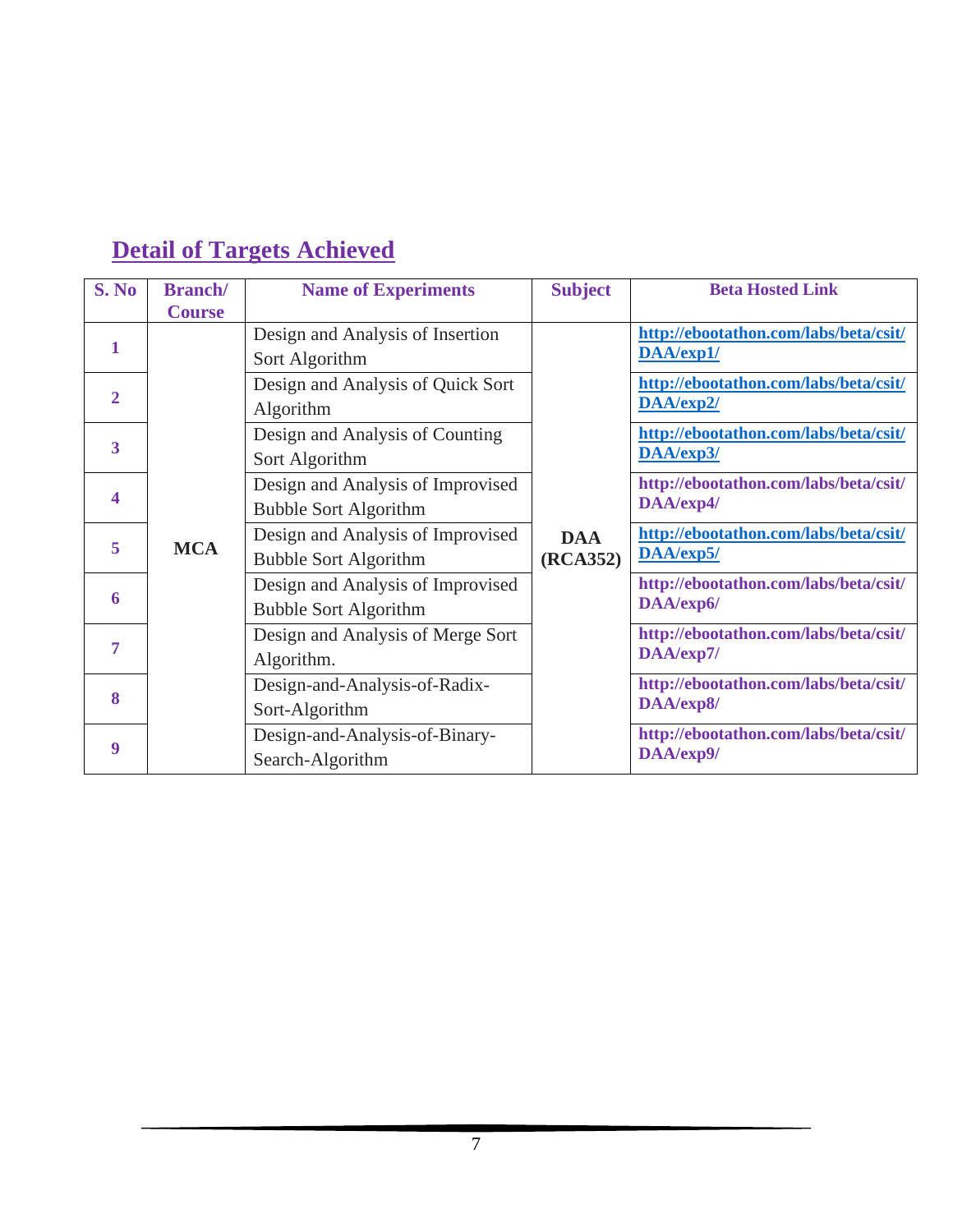# **Phase-I (July-Dec 2020) Targets**